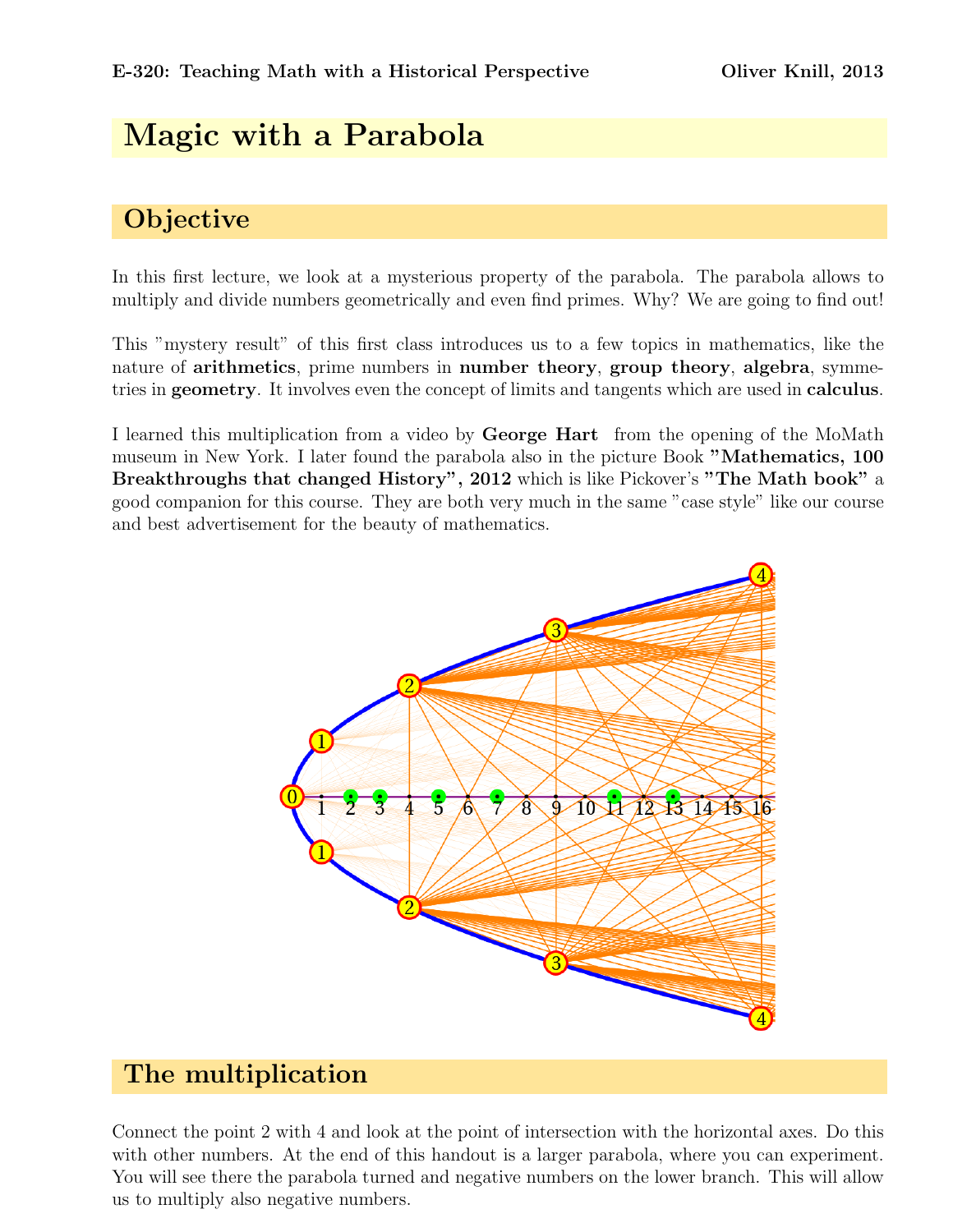#### Formulating the result

When connecting two numbers on the parabola, the intersection with the symmetry line gives the product.



### Proving the result

Look at the two similar triangles and work from there. Their relation is  $x/y$ . Can you see where the diagonals intersect? This needs a bit of geometry and algebra. We will work on it together and see whether we can make a better 6 second movie together.

#### The group of integers

We can put the real axes onto the parabola. We have now also negative numbers. We see  $y^2 = -x$ . Now, we can multiply any two real numbers geometrically.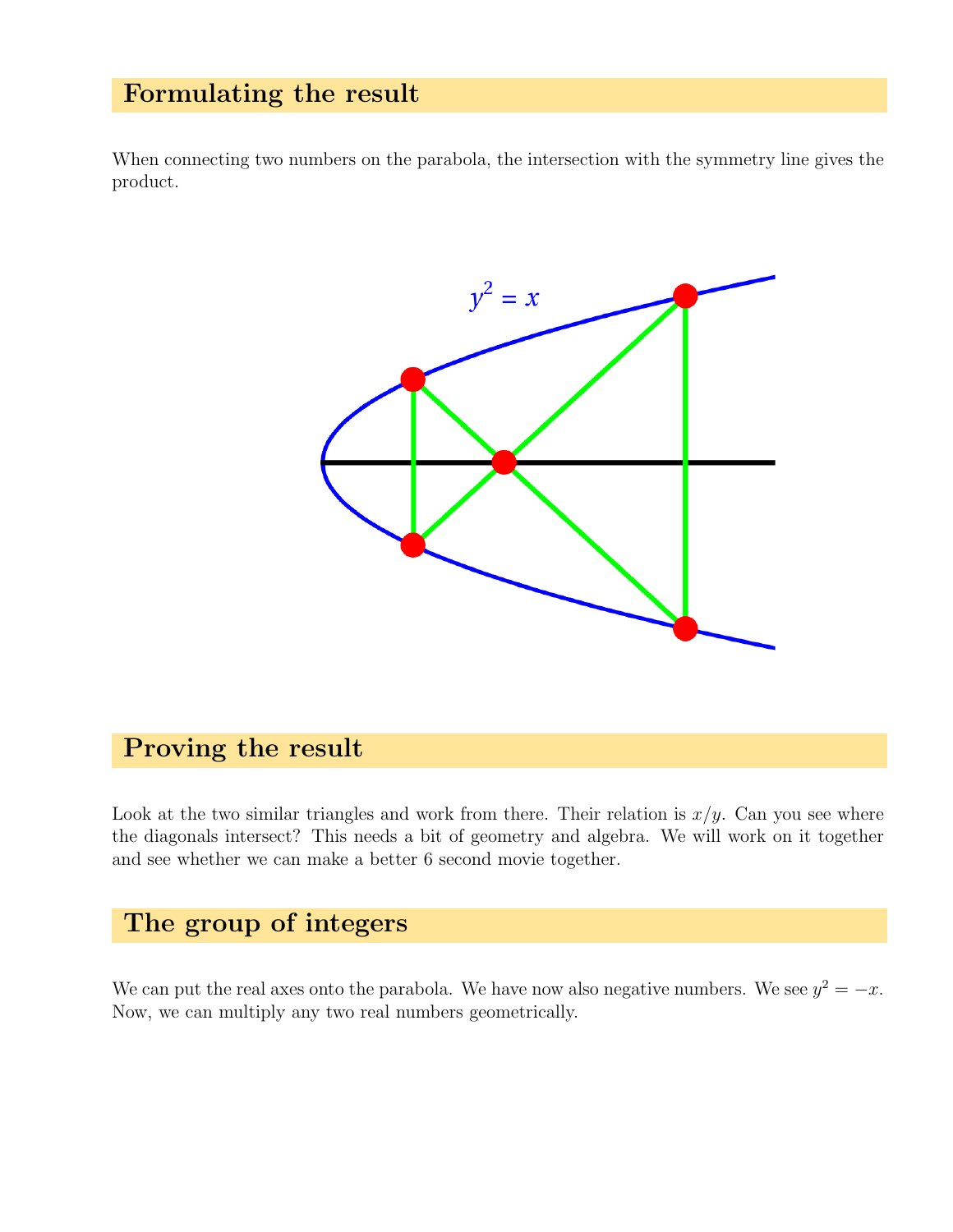

### How to find primes

Primes are integers larger than 1 which can only be divided by 1 or itself. The parabola implements the Sieve of Erastostenes for finding primes. How?

## Relation with other mathematics

The relation of group theory and geometry goes much further. Instead of parabola, we can take find a multiplication on elliptic curves like

$$
y^2 = ax^3 - x.
$$

You see a few pictures of this curve below. These objects are **very** important in number theory. The multiplication on elliptic curves is useful in cryptology. In some sense, we can continue the multiplication to the case  $a = 0$ , when the elliptic curve has degenerated to a parabola.

I do not know yet, whether the elliptic curve addition naturally goes over to the parabola multiplication treated here. The process is suspiciously similar. In both cases, one connects two points with a line, intersects with the curve and then then maps the intersection point back onto the curve with an involution.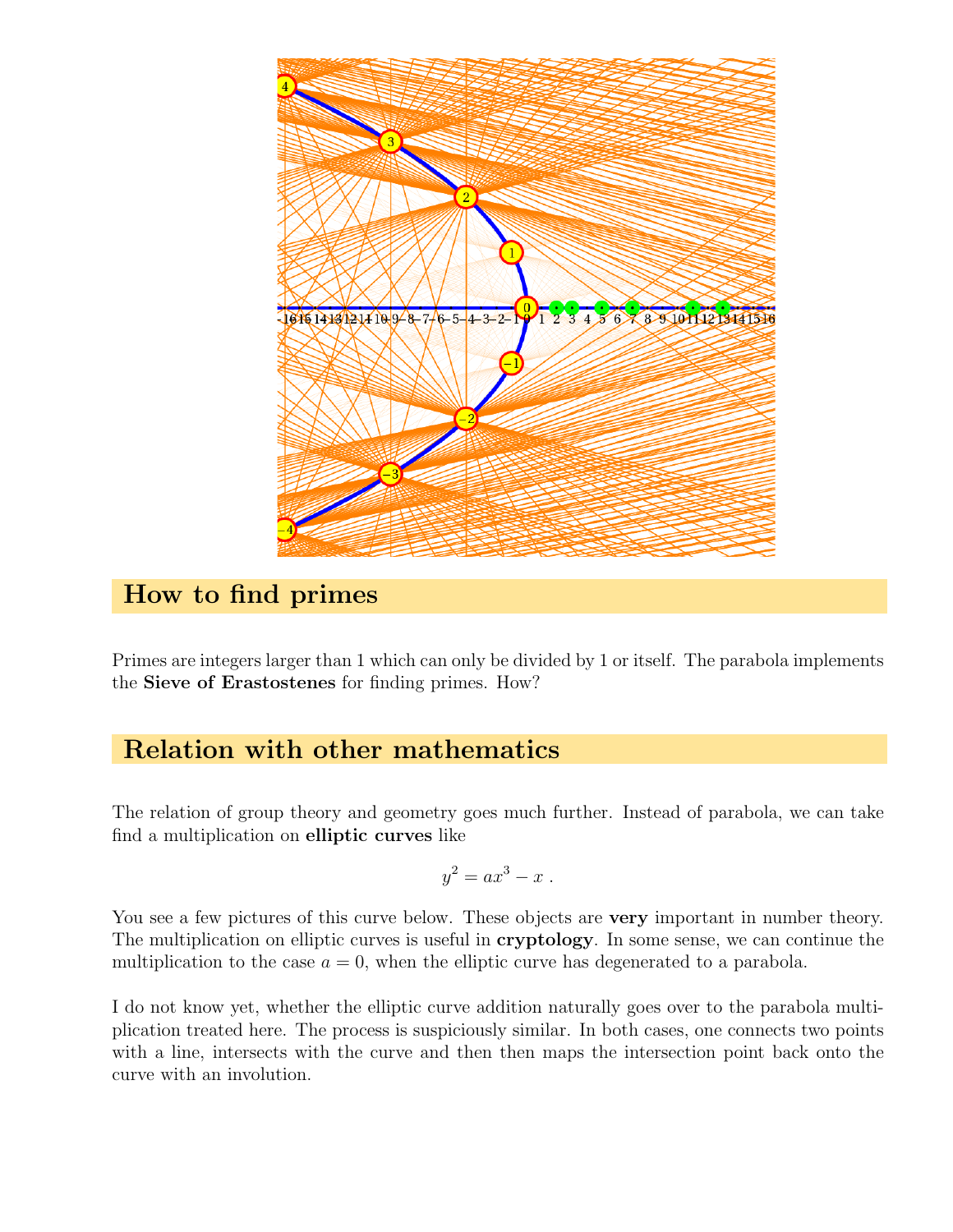

This multiplication which we have just seen for real numbers can be done also with complex numbers. This can no more been drawn as a graph, since we would have to do that in 4 dimensions. But in principle, everything is the same. Every complex number  $z$  leads to two complex numbers ± u∪<br>′  $\overline{z}$ . The graph is called a "Riemann surface". Now take two points  $z, w$  on that surface and connect them and intersect the line in  $C^2$  with the complex plane  $C \times 0$ . This result is the multiplication  $z \star w$ .

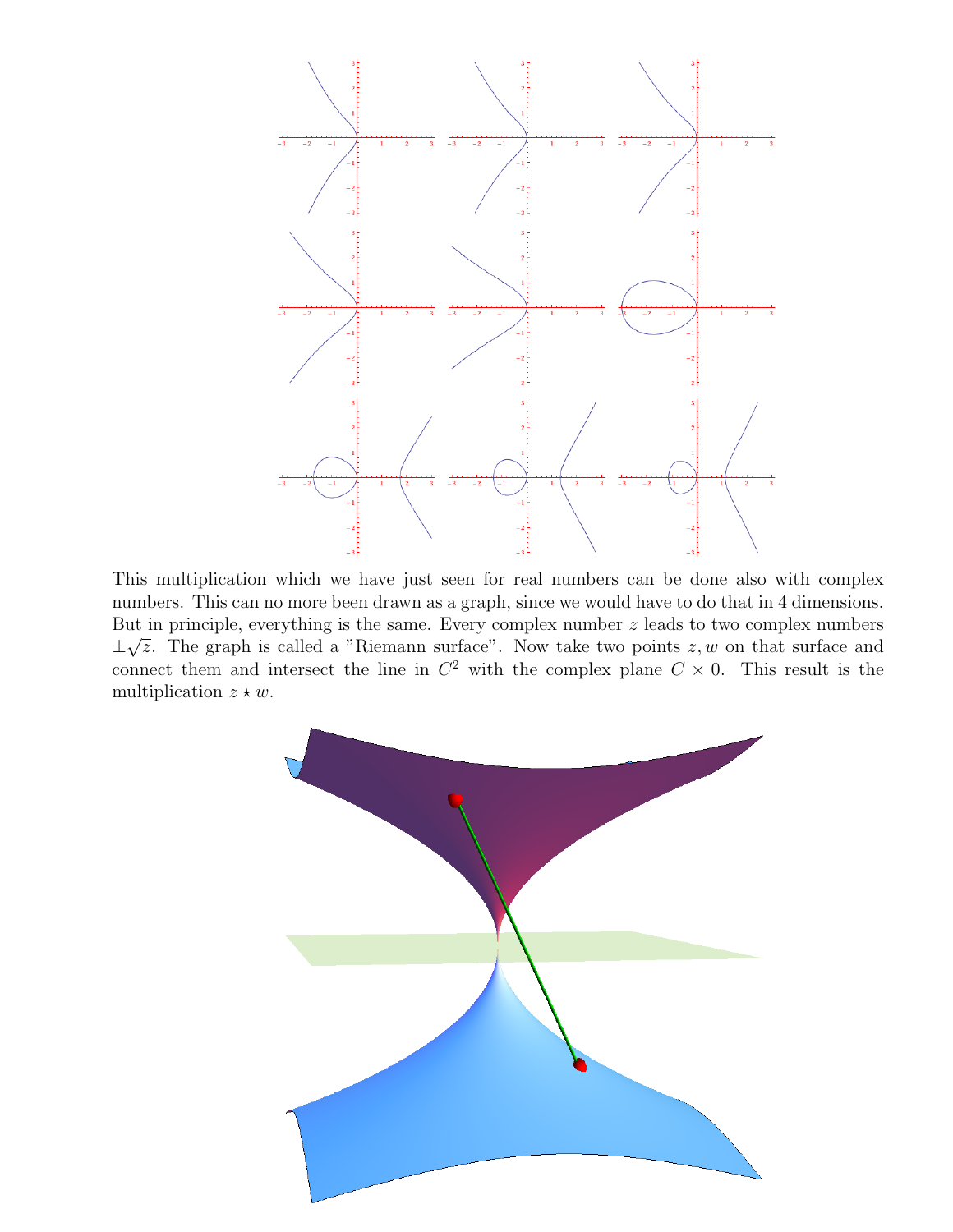

Use the included parabola to make some computations. Make sure to try out also cases  $x \cdot y$  where  $x, y$  are the same. Does it work also for  $x = 0$ ? Can you see how the limiting process works? Can you find a way to divide numbers?